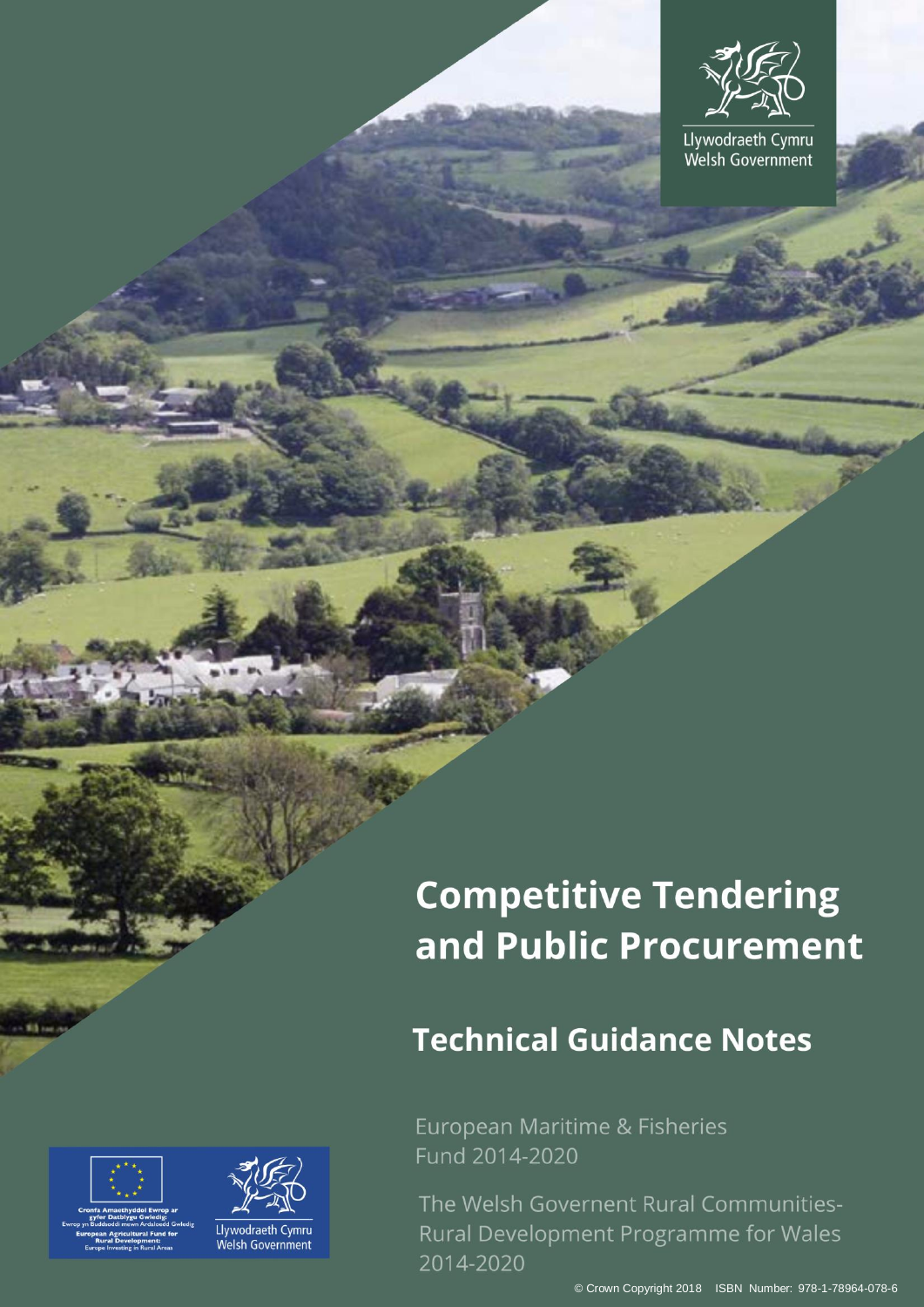# **Contents**

| 1.1        | <b>Section 1: Introduction</b><br><b>Project Sponsor</b><br>1.2 Project Works<br>1.3 Procurement Directives<br>1.4 Public Procurement or Competitive Tendering<br>1.5 Sell2Wales                  | Page<br>333333                  |
|------------|---------------------------------------------------------------------------------------------------------------------------------------------------------------------------------------------------|---------------------------------|
| 2.1<br>2.2 | <b>Section 2: Competitive Tendering</b><br><b>Main Points</b><br><b>Open Competition</b><br>2.3 Suppliers<br>2.4 Conflict of Interest<br>2.5 Quotes<br>2.6 Selection Process<br>2.7 Documentation | 4<br>4<br>5<br>5<br>5<br>5<br>6 |
| 3.1        | <b>Section 3: Correction and Sanctions</b><br><b>Administrative Checks</b><br>3.2 On-The-Spot-Controls                                                                                            | 6<br>6                          |
| 4.1        | <b>Section 4: Public Procurement</b><br>Below Official Journal of the European Union<br>Threshold<br>4.2 Above Official Journal of the European Union<br>Threshold                                | 7<br>7                          |
|            | <b>Annex A - Procurement Directives</b>                                                                                                                                                           | 9                               |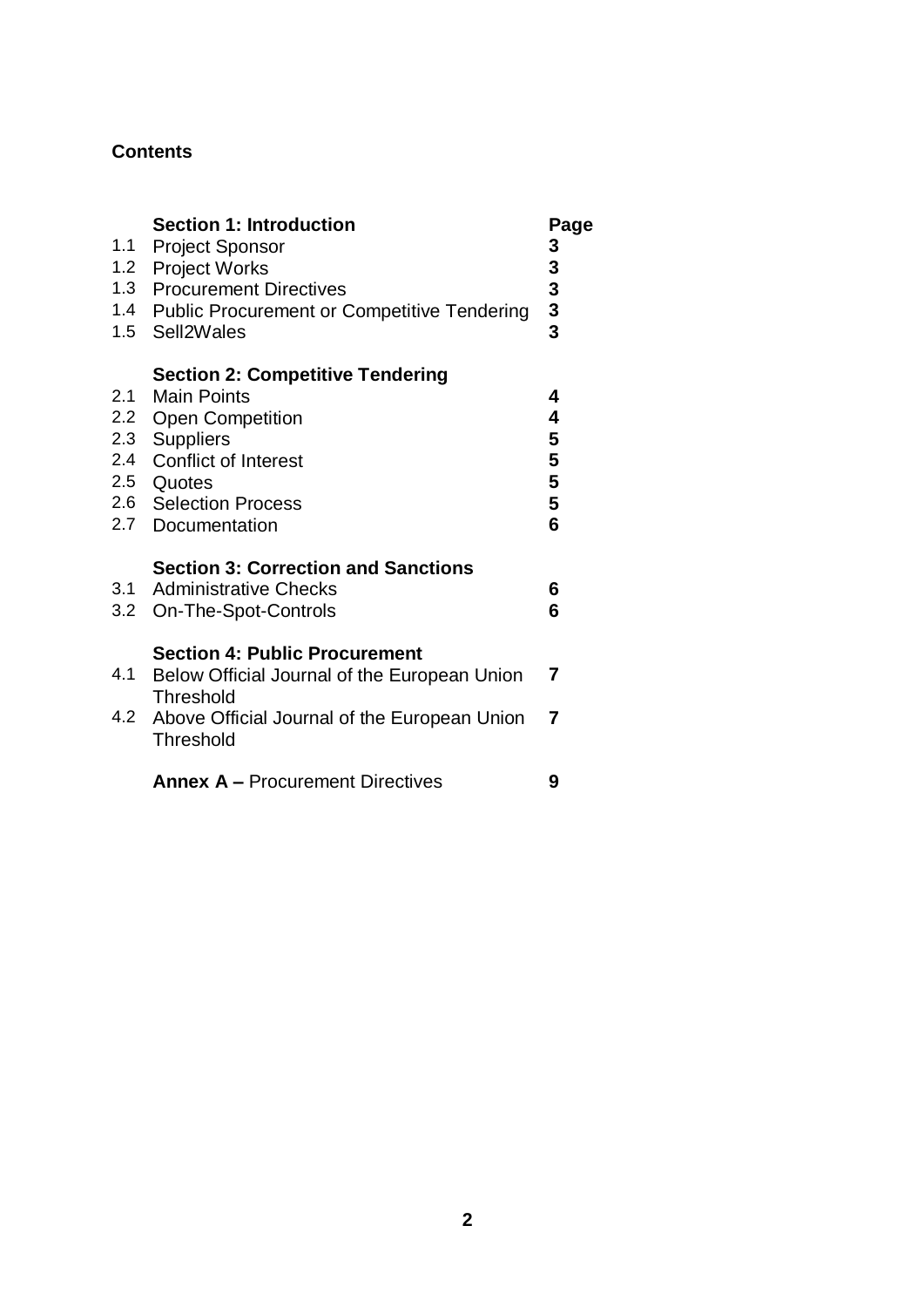### **Section 1: Introduction**

#### **1.1 Project Sponsor**

A Project Sponsor can be a private commercial enterprise, public sector, or third party sector.

The aim of this document is to provide guidance on the competitive tendering and public procurement procedures that need to be followed, when submitting an expression of interest, full application or claim for funding under the following European Programmes:

<span id="page-2-1"></span>European Agricultural Fund for Rural Development (EAFRD) European Maritime and Fisheries Fund (EMFF)

#### **1.2 Project Works**

A Project 'work' means the outcome of a building or civil engineering works taken as a whole which is sufficient in itself to fulfil an economic or technical function.

#### **1.3 Procurement Directives**

Public procurement in the UK and the rest of the European Union (EU) is governed by a number of Directives and Regulations which are implemented in national legislation. The table at [Annex A](#page-8-0) lists the relevant Directives and the UK Regulations which make them a legal requirement in the UK.

#### **1.4 Public Procurement or Competitive Tendering**

The European Commission (EC) Procurement Directives apply to contracts that are financed or part financed by EU Funds. Full Public Procurement rules apply to all public bodies and commercial enterprises in the private sector who receive grant support of 50% or more of total project costs, exclusive of VAT.

**See Section 4 [for full guidance on Public Procurement.](#page-5-0)** 

If the public procurement rules do not apply to you, you will be required to follow the Competitive Tendering process.

**See Section 2 [for full guidance on Competitive Tendering.](#page-2-0)**

#### **1.5 Sell2Wales**

Sell2Wales is primarily for Public Sector buyers, however any Project Sponsor in receipt of an approval letter confirming funding under the European Programmes (EAFRD and EMFF) may also use Sell2Wales.

<span id="page-2-0"></span>Full details about the services available and how to register on Sell2Wales can be found on their [website](https://www.sell2wales.gov.wales/Register/Register_Start.aspx) (www.sell2wales.gov.wales)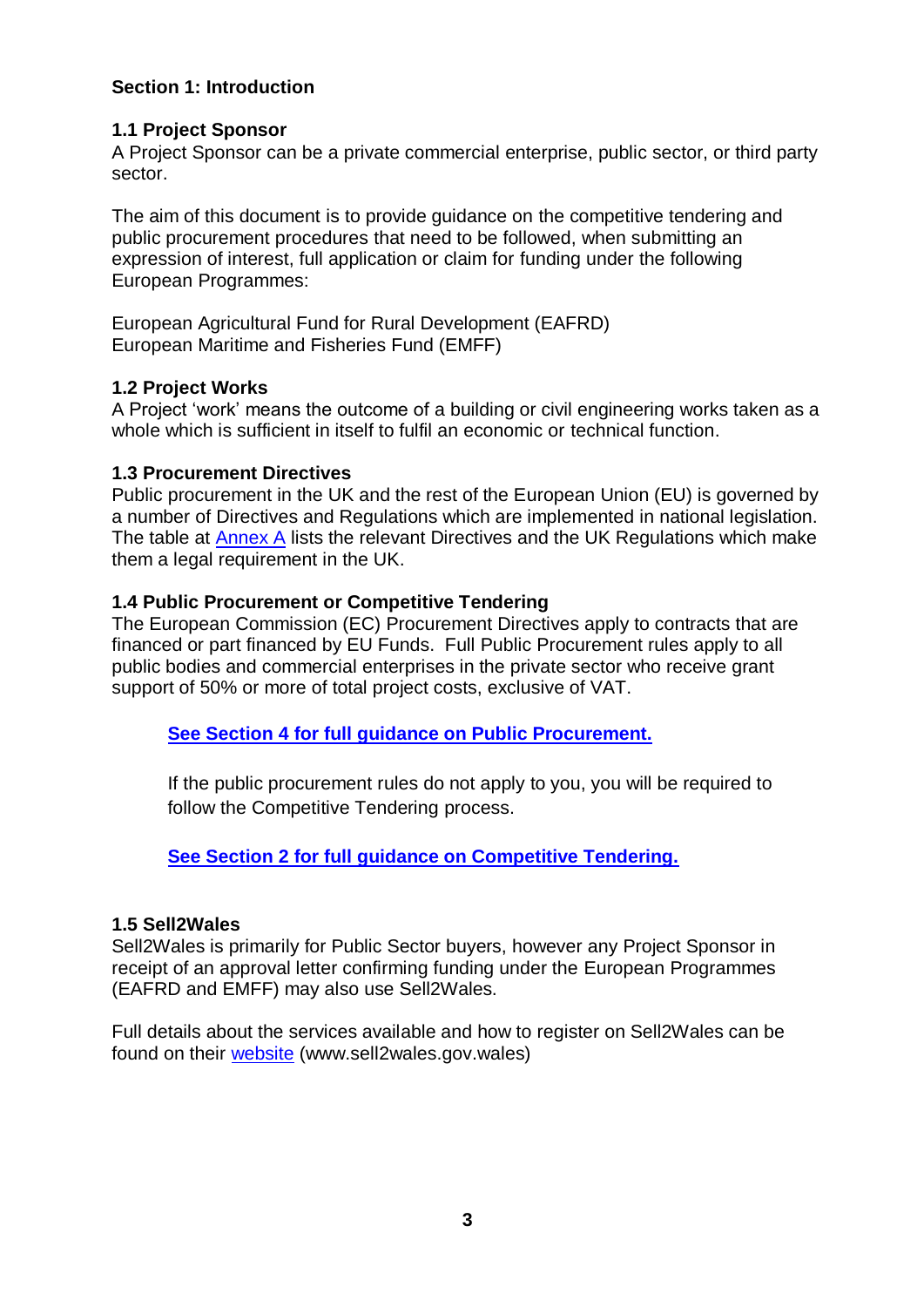# **Section 2 - Competitive Tendering**

**2.1** There are three key aims of competitive tendering:

- To demonstrate fairness for suppliers to make a contribution to EU funded investment activities
- To improve the competitiveness of suppliers
- To demonstrate reasonable project costs

You must demonstrate you have used open and fair practices by using a competitive tendering exercise for all works, goods and services that are included in the project for which you intend to claim grant support.

The correct competitive tendering requirements must be undertaken and the time needed to do this must be factored into the project delivery plan.

The threshold for the value of the goods or services is determined by the **final invoice price** and not the initial values given in an estimate or quotation (exclusive of VAT).

For example, the quote is £4,990 but the invoiced amount is £5,020, then the competitive tendering requirement would be **at least 3 written quotes**

The following requirements **must be** followed according to the total value of the goods or services purchased **exclusive of VAT**.

| <b>Final Value to be</b><br>purchased<br>(exclusive of VAT) | <b>Competitive</b><br><b>Tendering</b><br><b>Requirement</b> | <b>Notes</b>                                                                             |
|-------------------------------------------------------------|--------------------------------------------------------------|------------------------------------------------------------------------------------------|
| Less than £5,000 (final<br>invoice price)                   | One written quote                                            | It is recommended to use suppliers<br>that are registered on<br>www.sell2wales.gov.wales |
| £5,000 or more<br>(final invoice price)                     | At least three<br>written quotes                             | It is recommended to use suppliers<br>that are registered on<br>www.sell2wales.gov.wales |

#### **2.2 Open Competition**

.

You must put in place a process which assesses the merits of the quotes on an impartial basis: (business case, with a genuine pre-estimate of cost and need). The contract description must be non-discriminatory; you cannot refer to a particular brand, qualification, certification, specific origin or trademark.

You must make it clear that equivalents will be equally valid. You must ensure there is no direct or indirect discrimination of bidders from other Member States.

All Information must be provided up front, including estimated value where possible, in the instructions to bidders / specification / advert / contract notice. You must make available the same information about the contract opportunity to all interested parties.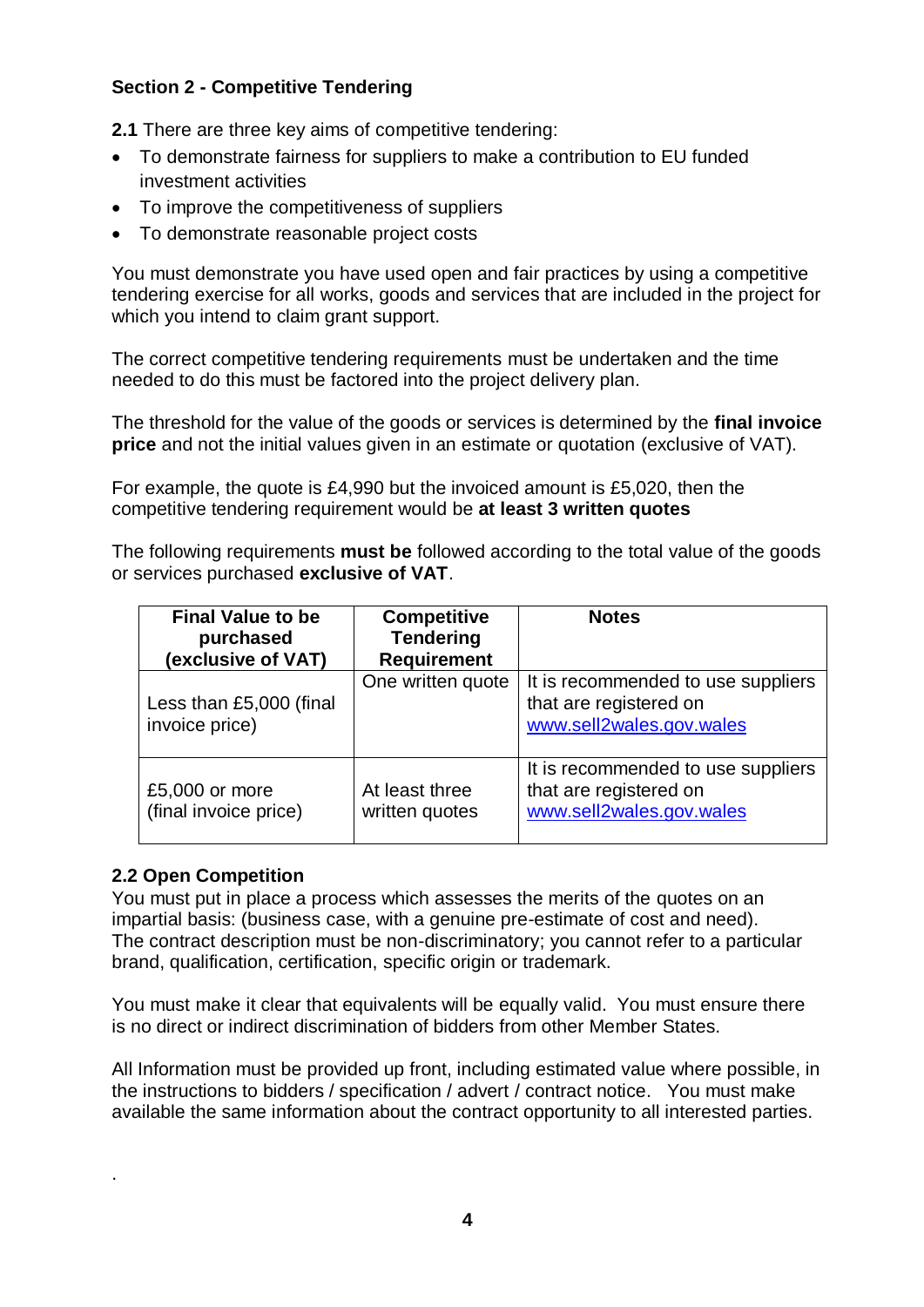#### **2.3 Suppliers**

Evidence **must** be provided that demonstrates which suppliers were approached and asked to quote; this must include the date they were contacted and who in the company the enquiry was sent to.

The quotation documents **must** contain all the necessary information for the supplier to be identified including address, contact details and Company Registration Number (VAT Number if applicable).

The cost of an item procured from the supplier cannot be broken down into smaller amounts to avoid using the correct competitive tendering requirement.

An agreed contract or a submitted quotation cannot be split and individual items taken out of the contract or out of the quotation to be provided separately. This becomes a new purchase and the competitive tendering requirements **must** be applied again.

#### **2.4. Conflict of Interest**

Any perceived or actual conflicts of interest between you and the suppliers that are asked to provide quotes - for example getting quotes from related companies, **must be explained in the competitive tendering supporting documentation. Where conflicts potentially exist mitigating action must be taken and documented.**

#### **2.5 Quotes**

A minimum of three quotes will be required when a purchase is £5,000 or more. Only one quote is required when the purchase is under £5,000.

There may be rare occurrences where you are unable to obtain three quotes, such as highly specialised works/services. If you believe there are less than 3 suppliers available you should contact [RPW Online](https://beta.gov.wales/contact-rural-payments-wales-rpw-online) before entering into any agreement to seek advice for a lower number of quotes.

If the work is not specialised but you are struggling to find suppliers who are willing to provide quotes you should retain detailed evidence of who you have requested quotes from, and when.

While you are only required to submit 3 quotes, it is expected you approach more than 3 suppliers if you are unsuccessful in obtaining quotes.

#### **2.6 Selection Process**

Quotations received must be considered fairly and the reason(s) why a particular supplier was chosen must be recorded in writing.

We would expect you to select the cheapest quote. If, in exceptional circumstances, you do not use the cheapest of the three competitive quotes you **must** provide a written explanation setting out the rational and reasons why the selected supplier has been chosen. Welsh Government may cap the grant to the value of the lowest quote.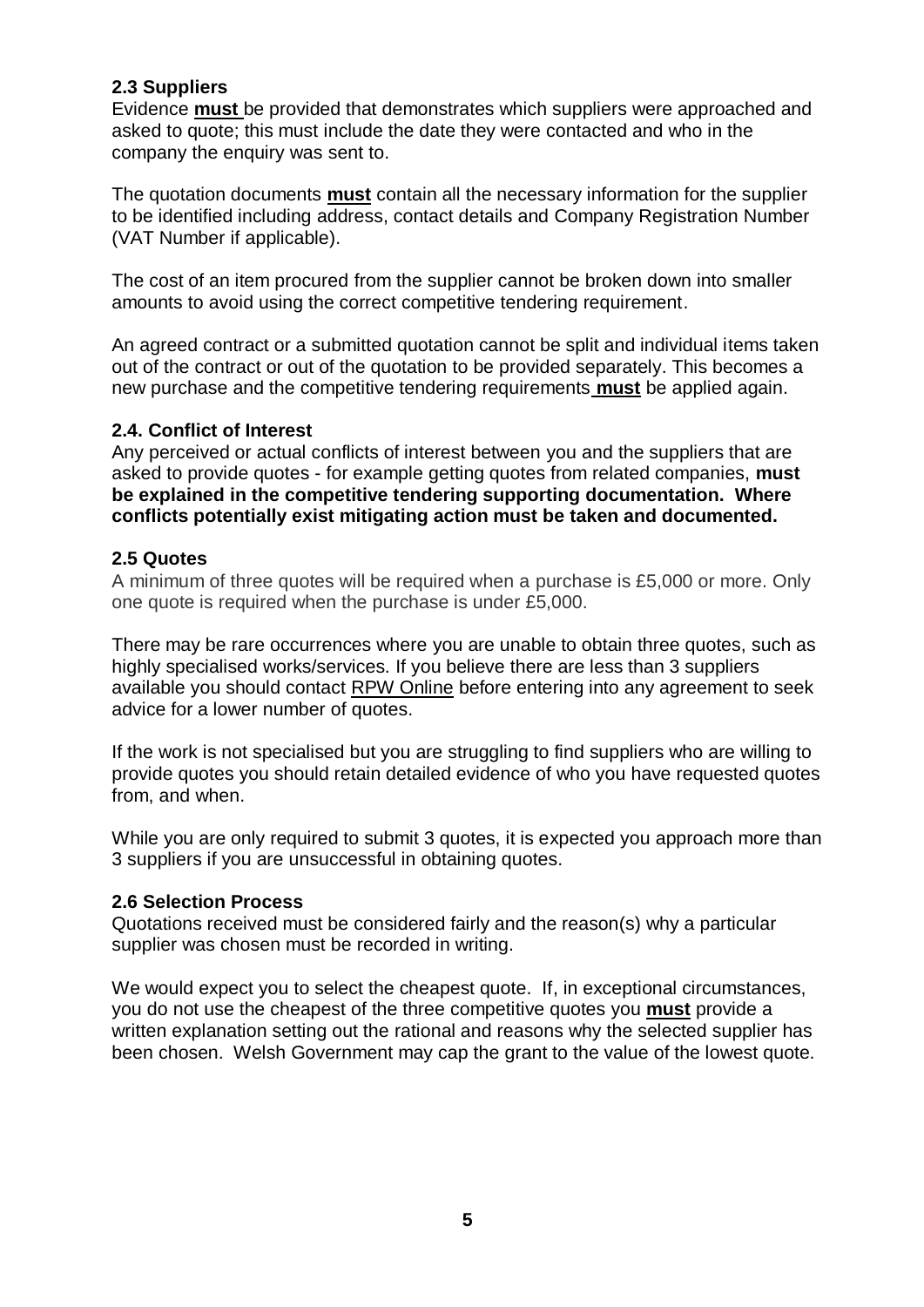#### **2.7 Documentation**

You **must** document all competitive tendering using the Welsh Government Competitive Tendering Register & Record.

A Competitive Tendering Register & Record can be found on the Welsh Government website.

#### **Section 3 - Corrections and Sanctions**

**You are responsible for ensuring the competitive tendering process is followed correctly, fully documented and the documentation is available upon request.** 

**There is a significant risk the grant could be recovered in full or in part if the competitive tendering process is not followed correctly and supporting documentation is not retained.**

#### **3.1 Administrative Checks**

Evidence of the competitive tendering processes may be requested at application appraisal and/or claim processing stage.

Additionally, as part of the claim process, an administrative site visit (in situ check) will be completed to check all the purchased works, goods and services have been delivered to the appropriate technical specification and competitive tendering requirements been met.

#### **3.2 On-The-Spot-Controls**

As required by EC regulation, a sample of projects will be selected for an additional on-the-spot control (Inspection).

Inspections are completed by Rural Inspectorate Wales, and will be similar to administrative site visits (in situ checks)

Your project may also be selected for inspection/audit by Wales Audit office, the EC or the European Court of Auditors.

#### <span id="page-5-0"></span>**Section 4 - Public Procurement**

The EU [Public Procurement Directive 2014/24/EU](https://eur-lex.europa.eu/legal-content/EN/TXT/?uri=celex%3A32014L0024) and the [Public Contracts](http://www.legislation.gov.uk/uksi/2015/102/contents/made)  [Regulations 2015](http://www.legislation.gov.uk/uksi/2015/102/contents/made) that implement them in the UK set out the law on public procurement. The purpose is to open the public procurement market and to ensure the free movement of goods and services within the EU.

Public sector bodies that are covered by the EC Procurement Directives are required to follow their own organisational procurement rules and procedures. The basic rules are outlined below, but you can find the full rules on the [EC website.](http://ec.europa.eu/growth/single-market/public-procurement/rules-implementation_en)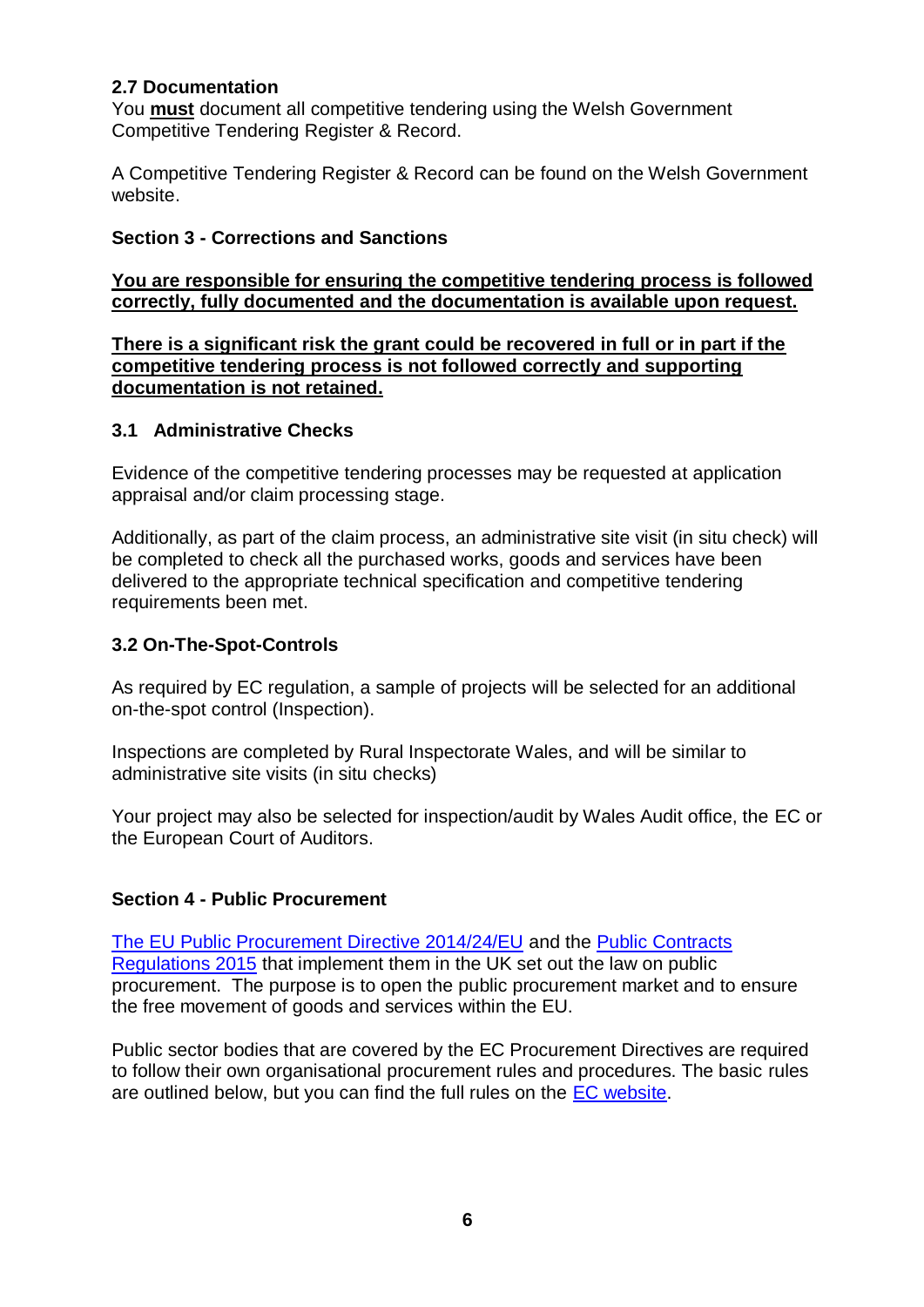# **4.1 Below Official Journal of the European Union (OJEU) threshold**

Where the value of the proposed procurement does not exceed the current Official [Journal of the European Union](https://www.ojec.com/) (OJEU) thresholds, you do not need to follow the detailed procedures set out in the [Procurement Directives.](#page-8-0)

See table for details below the OJEU thresholds.

| <b>Procurement</b><br>Value* | <b>Requirement</b>      | <b>Notes</b>                                                                                                   |
|------------------------------|-------------------------|----------------------------------------------------------------------------------------------------------------|
| £0 - £4,999                  |                         | One written quote $ $ It is recommended to use suppliers<br>that are registered on<br>www.sell2wales.gov.wales |
| £5,000 $-$ £24,999           | Three written<br>quotes | It is recommended to use suppliers<br>that are registered on<br>www.sell2wales.gov.wales                       |

**\*Please note these figures are exclusive of VAT\***

# **4.2 Above Official Journal of the European Union (OJEU) threshold**

Where the value of the proposed procurement exceeds the current [Official Journal of](https://www.ojec.com/)  [the European Union](https://www.ojec.com/) (OJEU) thresholds, you need to follow the detailed procedures set out in the [Procurement Directives.](#page-8-0)

See table for details above the OJEU thresholds

| $\star$                   |                    |                                     |  |  |
|---------------------------|--------------------|-------------------------------------|--|--|
| <b>Procurement Value*</b> | <b>Requirement</b> | <b>Notes</b>                        |  |  |
| £25,000 - £106,046        | Full and open      | Requirements may be published       |  |  |
| (Goods and Services)      | competition        | through www.sell2wales.gov.wales    |  |  |
|                           |                    | Quotes may be sought by direct      |  |  |
|                           |                    | reference to suppliers              |  |  |
| £25,000 - £4,104,393      | Full and open      | Requirements may be published       |  |  |
| (Works)                   | competition        | through www.sell2wales.gov.wales    |  |  |
|                           |                    | Quotes may be sought by direct      |  |  |
|                           |                    | reference to suppliers              |  |  |
| £106,047 and above        | Full and open      | Publish requirement throughout      |  |  |
| (Goods and Services)      | competition        | Europe via www.sell2wales.gov.wales |  |  |
|                           |                    |                                     |  |  |
| £4,104,394 and above      | Full and open      | Publish requirement throughout      |  |  |
| (Works)                   | competition        | Europe via www.sell2wales.gov.wales |  |  |
|                           |                    |                                     |  |  |

**\*Goods and Services refers to anything you buy except for a [Project Work\\*](#page-2-1) \*Please note these figures are exclusive of VAT\***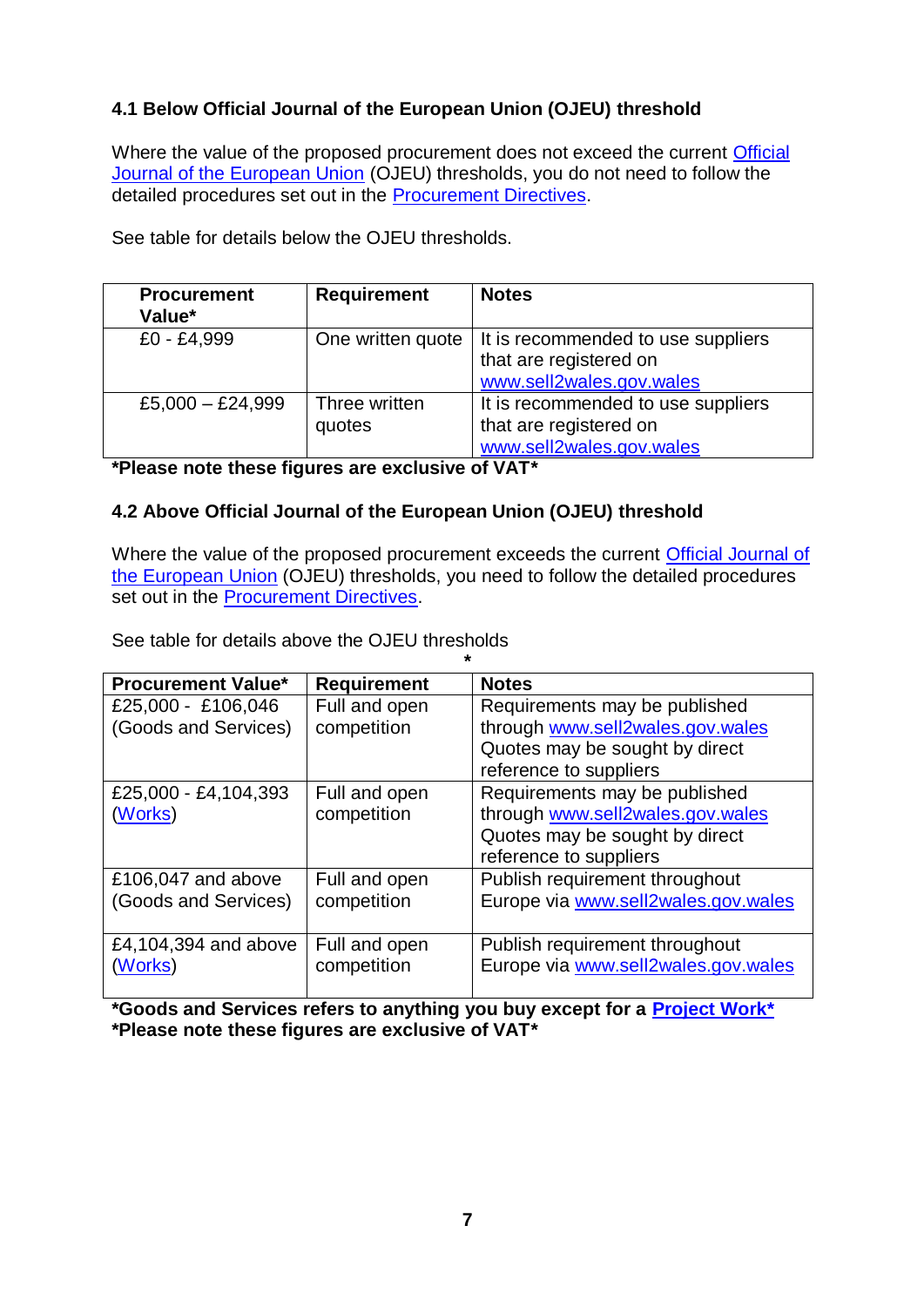As a Project Sponsor, it is a legal requirement to advertise your tender opportunities. Please go to the [Sell2Wales](http://www.sell2wales.gov.wales/) website and follow the published guidance (**only available once registered**) to add notices.

- 1. The Contract Notice should be published electronically via [Sell2Wales.](http://www.sell2wales.gov.wales/)
- 2. The closing date for receipt of bids must be no earlier than 45 days from the day after the date of despatch of the contract notice to OJEU (a longer time limit must be allowed if the Contract Notice has not been published electronically).
- 3. Invitation to Tender (ITT) documents must be issued to all companies that respond to the contract notice.
- 4. The ITT must be issued within 6 days of receipt of a request for the documentation.
- 5. If you have published a Prior Information Notice (PIN) in accordance with Regulation 11 of the Public Contracts Notice 2006, then the closing date for receipt of bids may be reduced to 36 days (or 22 days in exceptionally justified cases).
- 6. Shortened time limits may be applied if ITT documents are made available electronically.